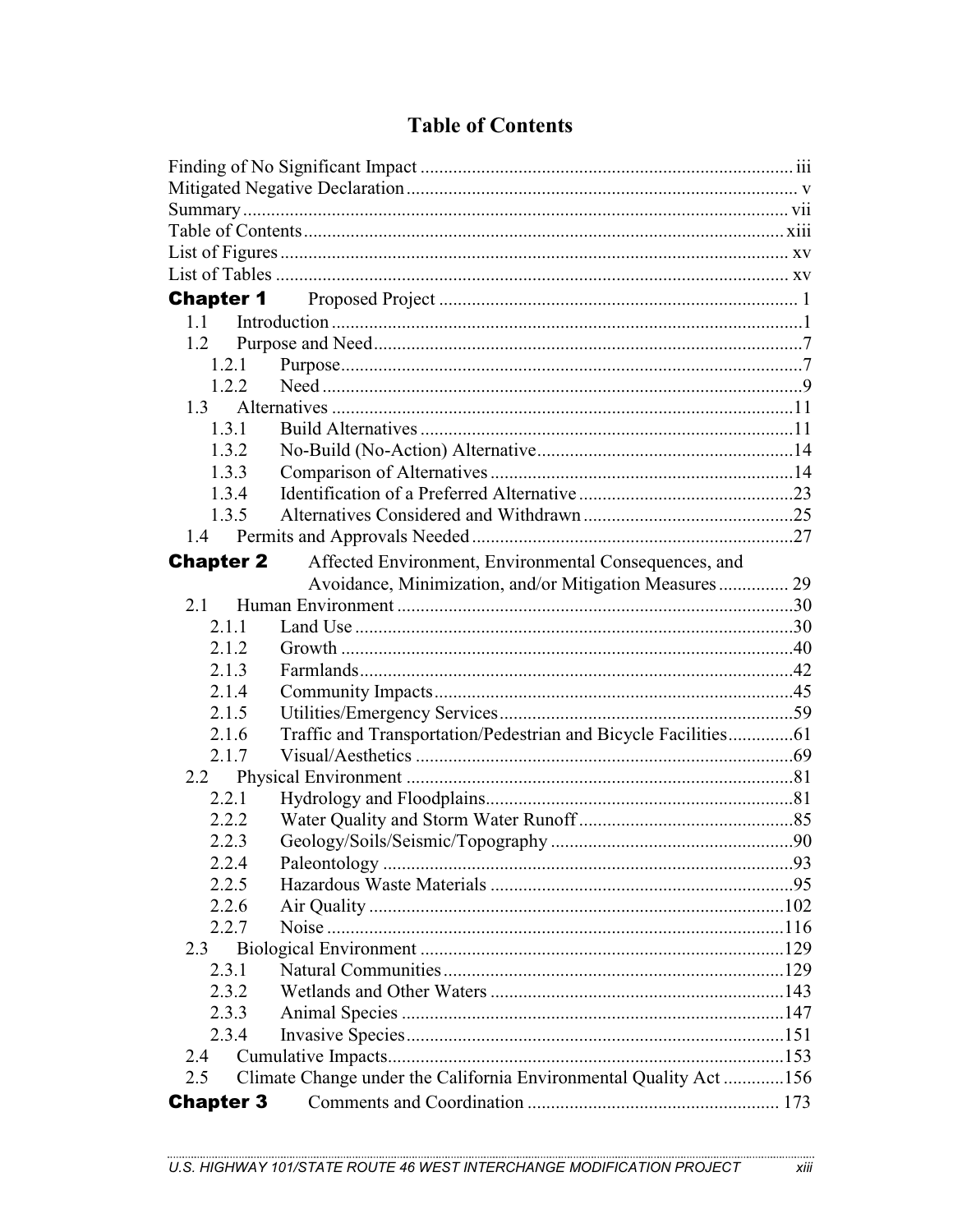| <b>Chapter 4</b><br><b>Chapter 5</b> |                                                                      |
|--------------------------------------|----------------------------------------------------------------------|
| <b>Appendix A</b>                    | California Environmental Quality Act Checklist                       |
| <b>Appendix B</b>                    | <b>Title VI Policy Statement</b>                                     |
| <b>Appendix C</b>                    | <b>Summary of Relocation Benefits</b>                                |
| <b>Appendix D</b>                    | Minimization and Mitigation Measures Summary                         |
| <b>Appendix E</b>                    | <b>Natural Resources Conservation Service Impact Rating</b><br>Form  |
| <b>Appendix F</b>                    | References                                                           |
| <b>Appendix G</b>                    | <b>Response to Comments</b>                                          |
| <b>Appendix H</b>                    | List of Technical Studies Bound Separately                           |
| <b>Appendix I</b>                    | Memorandum of Understanding and Funding Commitment<br>Correspondence |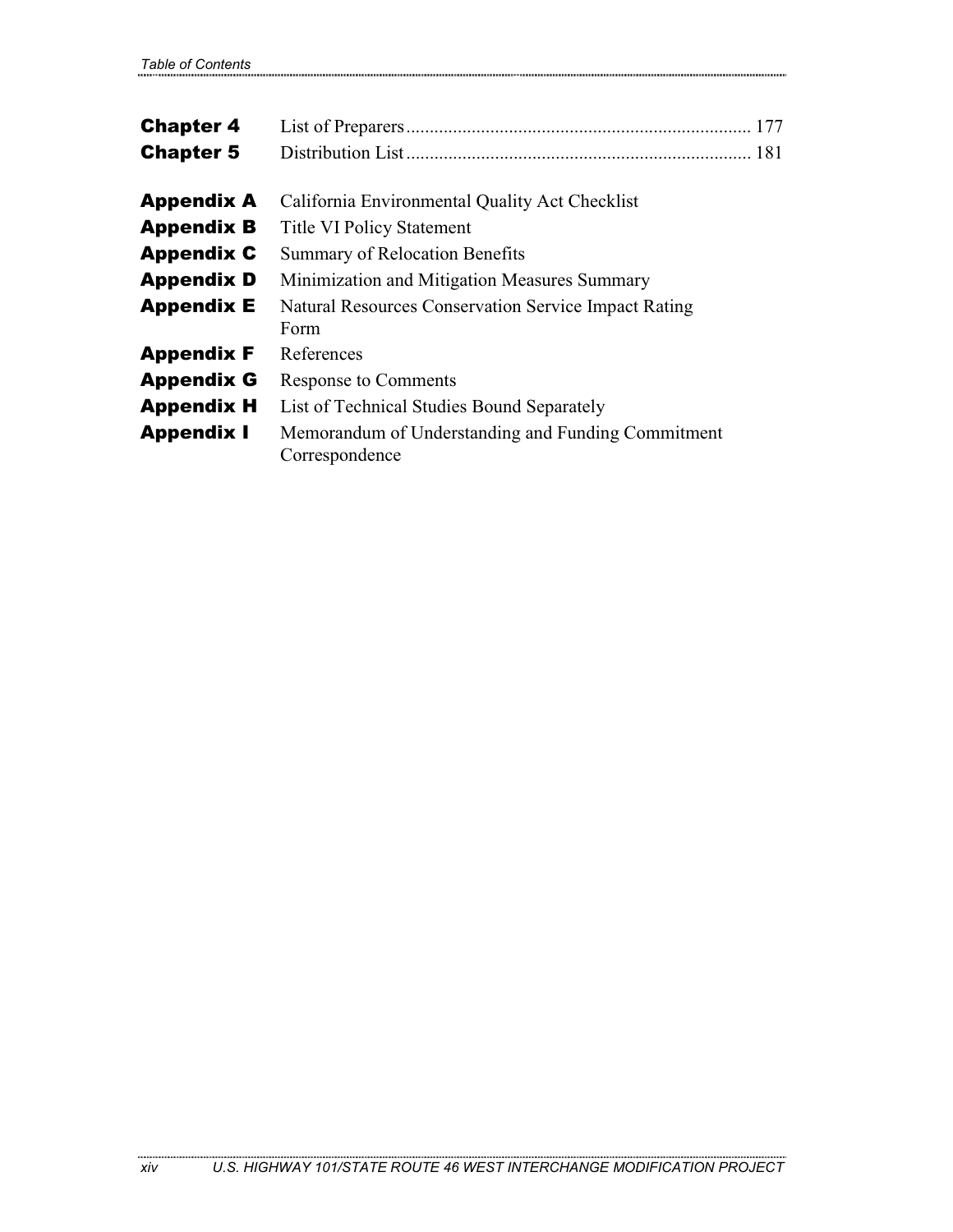## **List of Figures**

| FIGURE 2.1-4 POTENTIAL PROJECT DISPLACEMENTS, CITY-OWNED PARCELS, |  |
|-------------------------------------------------------------------|--|
|                                                                   |  |
|                                                                   |  |
|                                                                   |  |
| FIGURE 2.1-7 KEY VIEW #2 SIMULATION FOR BUILD ALTERNATIVE 1  78   |  |
|                                                                   |  |
| FIGURE 2.2-1 FEDERAL EMERGENCY MANAGEMENT AGENCY 100-YEAR         |  |
|                                                                   |  |
|                                                                   |  |
|                                                                   |  |
| FIGURE 2.3-2 VEGETATION COMMUNITIES AND WATER CROSSINGS-BUILD     |  |
|                                                                   |  |
| FIGURE 2.3-3 VEGETATION COMMUNITIES AND WATER CROSSINGS-BUILD     |  |
|                                                                   |  |
| FIGURE 2.5-1 - CALIFORNIA GREENHOUSE GAS INVENTORY FORECAST 158   |  |
|                                                                   |  |
|                                                                   |  |
|                                                                   |  |

## **List of Tables**

| TABLE 1.2-1 - LEVEL OF SERVICE FOR INTERSECTIONS WITH TRAFFIC SIGNALS 8 |  |
|-------------------------------------------------------------------------|--|
| TABLE 1.2-2 – EXISTING AND FUTURE YEAR 2038 A.M. AND P.M. PEAK HOUR     |  |
|                                                                         |  |
| TABLE 1.3-1 - COMPARISON OF PROJECT EFFECTS BY ALTERNATIVE  21          |  |
|                                                                         |  |
|                                                                         |  |
|                                                                         |  |
|                                                                         |  |
| TABLE 2.1-4 - RIGHT-OF-WAY IMPACTS INCLUDING POTENTIAL                  |  |
|                                                                         |  |
| TABLE 2.1-5 - RACE/ETHNIC COMPOSITION OF CENSUS TRACT POPULATION        |  |
|                                                                         |  |
|                                                                         |  |
|                                                                         |  |
| TABLE 2.1-8A - YEAR 2038 LEVELS OF SERVICE, NO-BUILD ALTERNATIVE 63     |  |
|                                                                         |  |